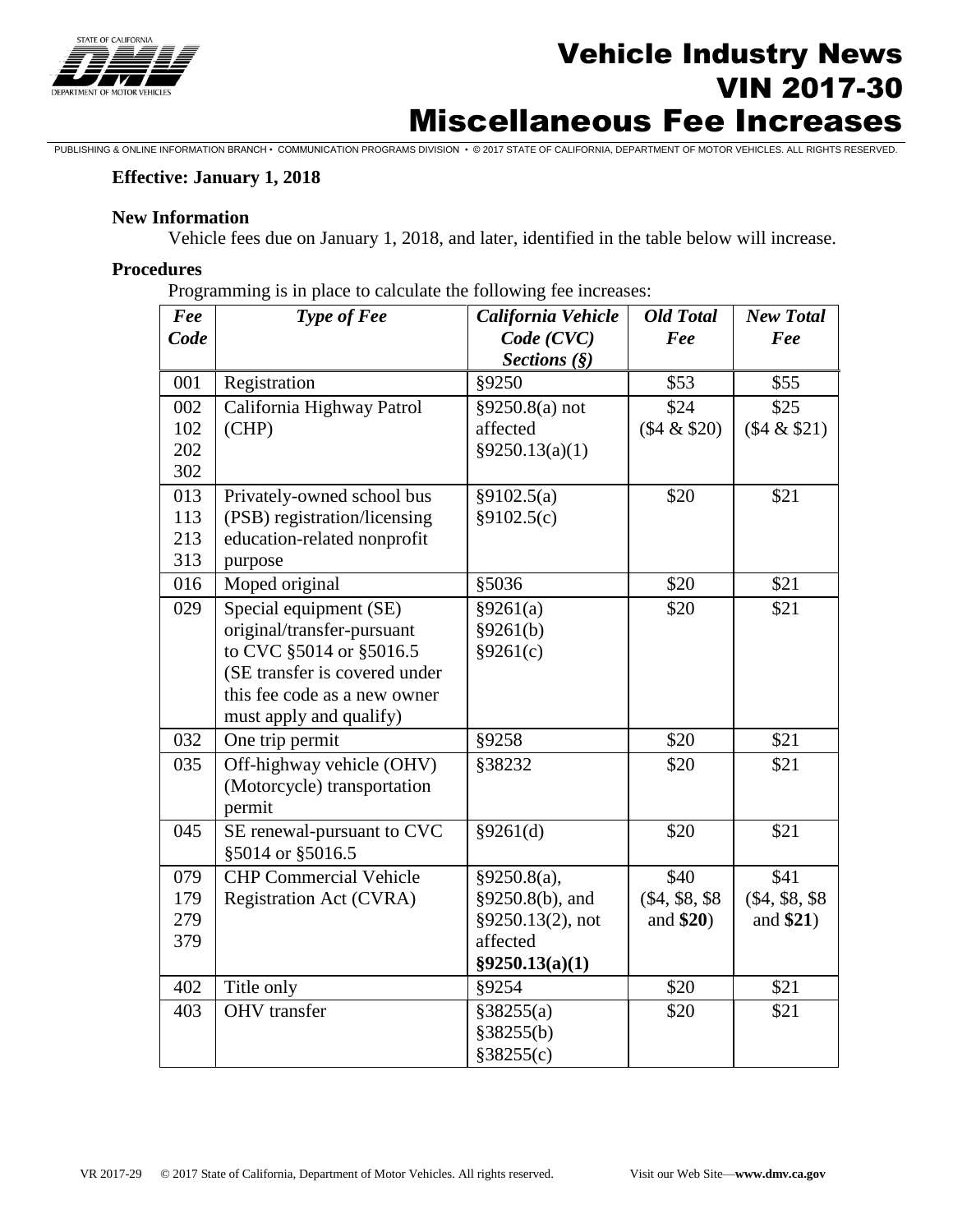## VIN 2017–30 Page 2 of 3

### **Procedures,** *continued*

| Fee  | Type of Fee                                                                               | California Vehicle                                            | <b>Old Total</b> | <b>New Total</b> |
|------|-------------------------------------------------------------------------------------------|---------------------------------------------------------------|------------------|------------------|
| Code |                                                                                           | Code (CVC)                                                    | Fee              | Fee              |
|      |                                                                                           | Sections $(\S)$                                               |                  |                  |
| 405  | Moped transfer                                                                            | §5036                                                         | \$20             | \$21             |
| 411  | Salvage certificate                                                                       | §11515                                                        | \$20             | \$21             |
| 412  | OHV salvage certificate                                                                   | §11515                                                        | \$20             | \$21             |
| 421  | Duplicate ownership certificate                                                           | §9265(a)                                                      | \$20             | \$21             |
| 422  | Duplicate registration                                                                    | §9265(a)                                                      | \$20             | \$21             |
| 423  | Duplicate license plate                                                                   | §9265(b)                                                      | \$20             | \$21             |
| 424  | OHV duplicate ownership<br>certificate                                                    | §38260                                                        | \$20             | \$21             |
| 425  | OHV duplicate registration                                                                | §38260                                                        | \$20             | \$21             |
| 428  | Moped duplicate identification<br>(ID) card                                               | §5036                                                         | \$20             | \$21             |
| 430  | Prisoner of War (POW)<br>duplicate license plate                                          | §9265(b)                                                      | \$20             | \$21             |
| 432  | SE duplicate ID                                                                           | §9265(a)                                                      | \$20             | \$21             |
| 433  | Horseless carriage/historical<br>vehicle/historical motorcycle<br>duplicate license plate | §5004<br>§9265                                                | \$20             | \$21             |
| 434  | Duplicate salvage certificate-<br>pursuant to CVC §11515                                  | §9265(a)                                                      | \$20             | \$21             |
| 435  | OHV duplicate salvage<br>certificate-pursuant to<br>CVC §11515                            | §9265(a)                                                      | \$20             | \$21             |
| 441  | Substitute license plate                                                                  | §9265(b)                                                      | \$20             | \$21             |
| 442  | Substitute sticker                                                                        | §9265(b)                                                      | \$20             | \$21             |
| 443  | OHV substitute plate                                                                      | §38260                                                        | \$20             | \$21             |
| 444  | OHV substitute sticker                                                                    | §38260                                                        | \$20             | \$21             |
| 446  | Moped substitute plate                                                                    | §9265(b)                                                      | \$20             | \$21             |
| 448  | SE substitute plate                                                                       | §9265(b)                                                      | \$20             | \$21             |
| 456  | Partial year registration (PYR)<br>service                                                | §9702                                                         | \$20             | \$21             |
| 457  | Nonresident original service                                                              | §9252(a)                                                      | \$20             | \$21             |
| 458  | Nonresident reregistration                                                                | §9252(a)                                                      | \$20             | \$21             |
| 465  | OHV planned nonoperation<br>(PNO) service                                                 | §38121(b)                                                     | \$20             | \$21             |
| 472  | Vehicle license fee (VLF)<br>refund service                                               | California<br>Revenue &<br><b>Taxation Code</b><br>\$10902(c) | \$20             | \$21             |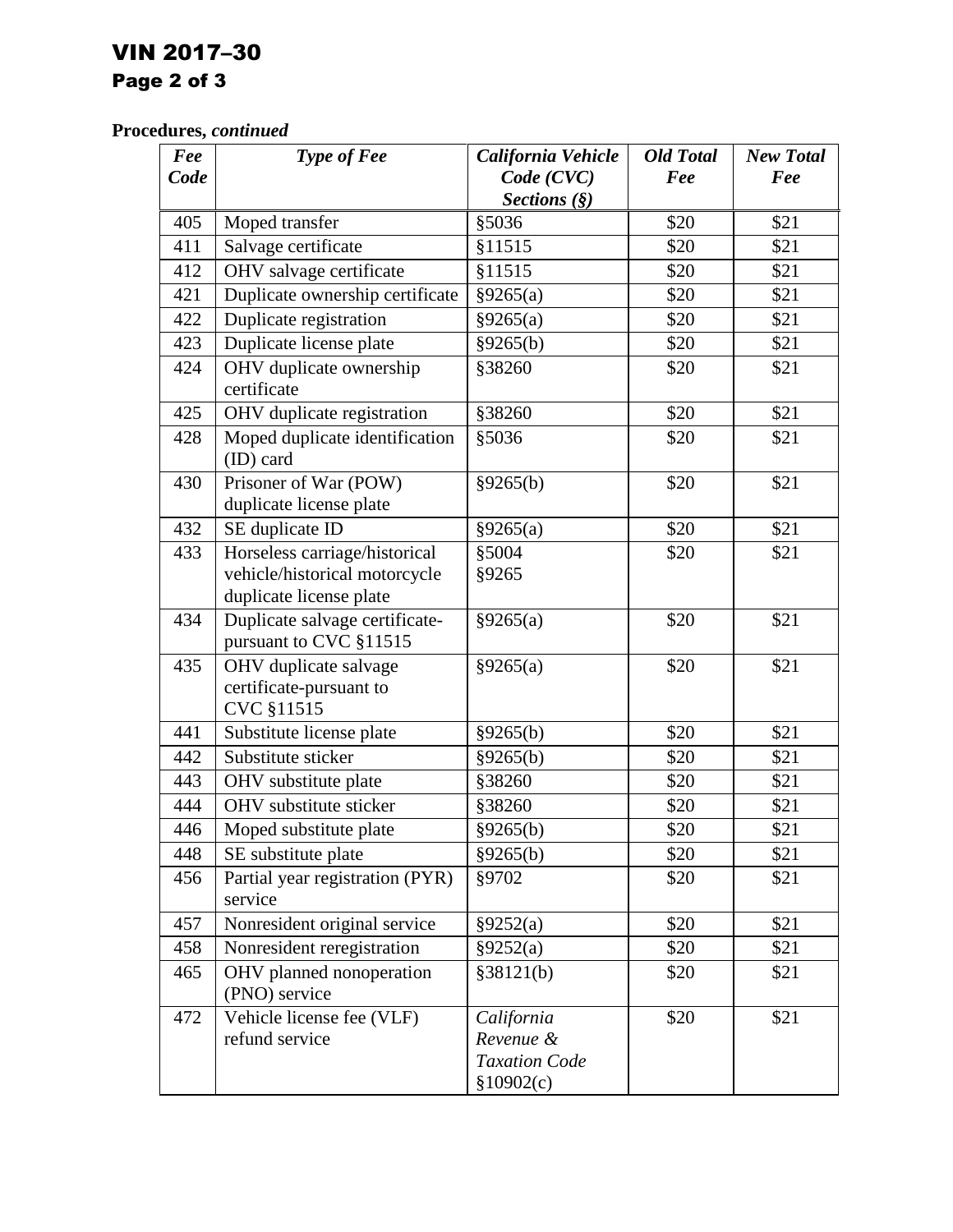### VIN 2017–30 Page 3 of 3

**Procedures,** *continued*

|      | 11 Julius, commet                      |                    |                  |                  |  |
|------|----------------------------------------|--------------------|------------------|------------------|--|
| Fee  | <b>Type of Fee</b>                     | California Vehicle | <b>Old Total</b> | <b>New Total</b> |  |
| Code |                                        | Code (CVC)         | Fee              | Fee              |  |
|      |                                        | Sections $(\S)$    |                  |                  |  |
| 474  | PNO service                            | §4604(b)           | \$20             | \$21             |  |
| 480  | Legion of valor substitute             | §5101.4            | \$20             | \$21             |  |
|      | license plate                          | §38260             |                  |                  |  |
| 484  | Nonrepairable certificate              | §11515.2           | \$20             | \$21             |  |
| 485  | Duplicate nonrepairable                | §11515.2           | \$20             | \$21             |  |
|      | certificate                            |                    |                  |                  |  |
| 488  | Permanent trailer ID (PTI)             | §9254              | \$20             | \$21             |  |
|      | paper title                            |                    |                  |                  |  |
| 542  | OHV transfer penalty                   | §38265(a)          | \$20             | \$21             |  |
| 621  | Prejudgment attachment                 | California Code of | \$20             | \$21             |  |
|      | (filing/indexing notice of lien        | Civil Procedures   |                  |                  |  |
|      | and certificate fee for notice of      | §§488.385(b) and   |                  |                  |  |
|      | attachment)                            | 488.385(c)         |                  |                  |  |
| 627  | Nonresident commuter permit            | §6700.25(e)        | \$20             | \$21             |  |
| 680  | <b>International Registration Plan</b> | §9250.8(a), not    | \$24             | \$25             |  |
|      | (IRP) CHP                              | affected           | $\$4$ and        | $$4$ and         |  |
|      |                                        | §9250.13(a)(1)     | \$20)            | \$21)            |  |
| 693  | <b>IRP CHP</b>                         | §9250.8(a),        | \$40             | \$41             |  |
|      |                                        | §9250.8(b), and    | $(\$4, \$8, \$8$ | $(\$4, \$8, \$8$ |  |
|      |                                        | §9250.13(2), not   | and $$20)$       | and $$21)$       |  |
|      |                                        | affected           |                  |                  |  |
|      |                                        | §9250.13(a)(1)     |                  |                  |  |
| 910  | Firm substitute special license        | §9262              | \$20             | \$21             |  |
|      | plate                                  | §9265(b)           |                  |                  |  |
| 911  | Firm duplicate registration            | §9262              | \$20             | \$21             |  |
|      |                                        | §9265(a)           |                  |                  |  |
| 912  | Firm substitute sticker                | §9262              | \$20             | \$21             |  |
|      |                                        | §9265(b)           |                  |                  |  |

### **Background**

Several fees authorized by the *California Vehicle Code* are subject to an annual adjustment based on the Consumer Price Index (CPI).

### **References**

*California Vehicle Code* §§1678, 1685, 9250.8, 9250.8(a), 9250.8(b), 9250.13(a)(1), and 9250.13(a)(2) *California Revenue and Taxation Code* §10902(c) *California Code of Civil Procedures* §§488.385(b) and 488.385(c)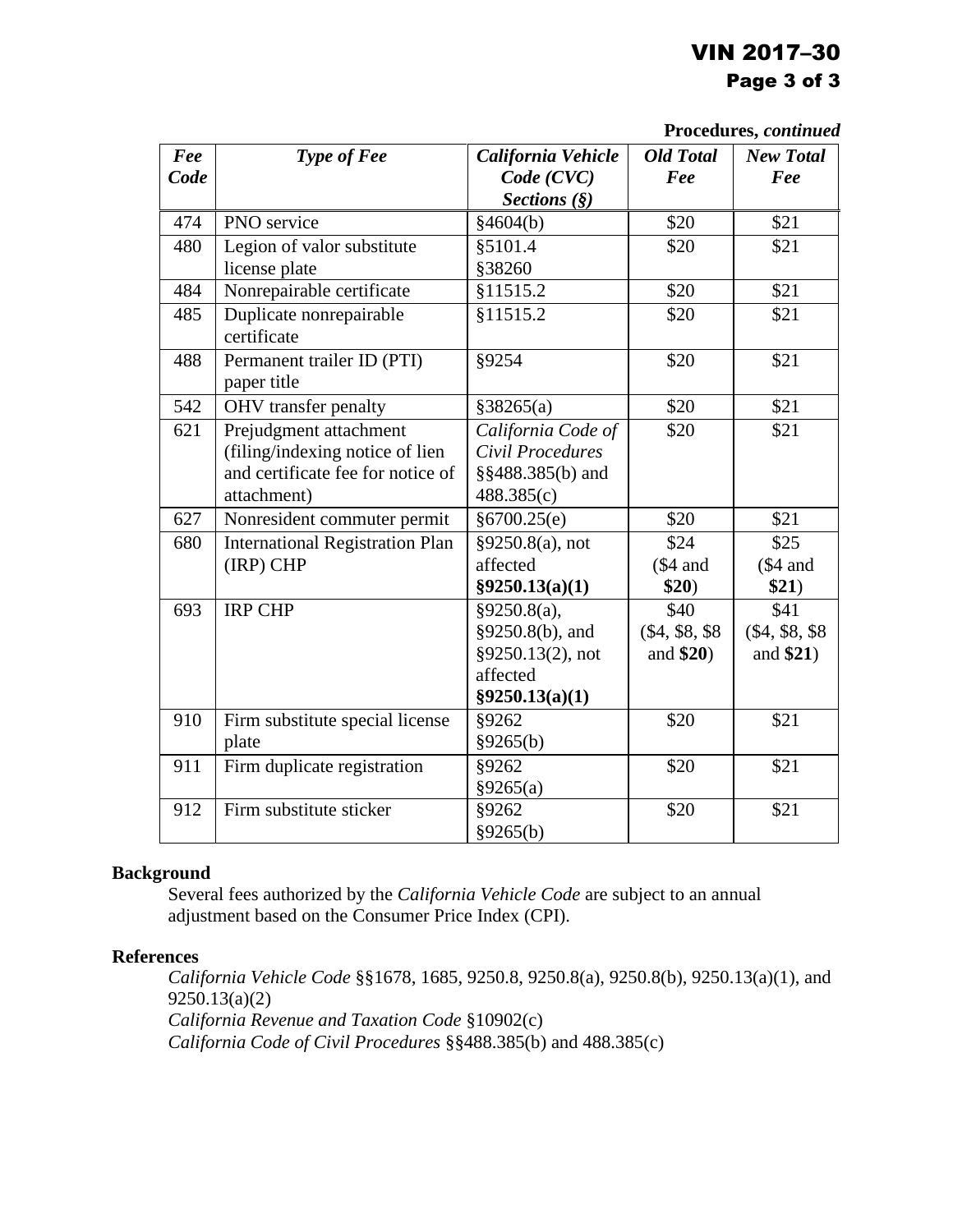### ATTACHMENT

### REVENUE ENHANCEMENT – 2018 CONSUMER PRICE INDEX ANNUAL PRICE ADJUSTMENTS

| Fee<br>Code | <b>Service Or Transaction Fee</b>                    | <b>Affected Codes</b>      | <b>Current Fee</b><br><b>Amount</b> | <b>New Fee</b><br><b>Amount</b> |
|-------------|------------------------------------------------------|----------------------------|-------------------------------------|---------------------------------|
| 001         | Registration                                         | VC 9250                    | \$53                                | \$55                            |
| 002         |                                                      |                            |                                     |                                 |
| 102         |                                                      | VC 9250.8(a) not affected  | \$24                                | \$25                            |
| 202         | California Highway Patrol (CHP)                      | VC 9250.13 $(a)(1)$        | $($4 \& $20)$                       | (\$4 & \$21)                    |
| 302         |                                                      |                            |                                     |                                 |
| 013         |                                                      |                            |                                     |                                 |
| 113         | Privately Owned School Bus                           | VC $9102.5(a)$             |                                     |                                 |
| 213         | Registration & Licensing                             | VC 9102.5(c)               | \$20                                | \$21                            |
| 313         | Education related/Nonprofit purpose                  |                            |                                     |                                 |
| 016         | Moped Original                                       | VC 5036                    | \$20                                | \$21                            |
|             | Special Equipment (SE) Original/Transfer             | VC 9261(a)                 |                                     |                                 |
| 029         | Pursuant to VC 5014 or VC 5016.5                     | VC 9261(b)                 | \$20                                | \$21                            |
|             | (SE transfer is covered under this fee code as a new | VC 9261(c)                 |                                     |                                 |
| 032         | owner must apply and qualify)<br>One Trip Permit     | VC 9258                    | \$20                                | \$21                            |
| 035         | OHV (Motorcycle) Transportation Permit               | VC 38232                   | \$20                                | \$21                            |
|             | <b>SE</b> Renewal                                    |                            |                                     |                                 |
| 045         | Pursuant to VC 5014 or VC 5016.5                     | VC 9261(d)                 | \$20                                | \$21                            |
| 079         |                                                      | VC 9250.8(a) not affected  |                                     |                                 |
| 179         | <b>CHP Commercial Vehicle Registration Act</b>       | VC 9250.8(b) not affected  | \$40                                | \$41                            |
| 279         | (CVRA) Fee                                           | VC 9250.13(2) not affected | $(\$4, \$8, \$8$                    | $(\$4, \$8, \$8$                |
| 379         |                                                      | VC $9250.13(a)(1)$         | $&$ \$20)                           | &\$21)                          |
| 402         | Title Only                                           | VC 9254                    | \$20                                | \$21                            |
|             |                                                      | VC 38255(a)                |                                     |                                 |
| 403         | <b>OHV</b> Transfer                                  | VC 38255(b)                | \$20                                | \$21                            |
|             |                                                      | VC 38255(c)                |                                     |                                 |
| 405         | <b>Moped Transfer</b>                                | VC 5036                    | \$20                                | \$21                            |
| 411         | Salvage Certificate                                  | VC 11515                   | \$20                                | \$21                            |
| 412         | Salvage Certificate OHV                              | VC 11515                   | \$20                                | \$21                            |
| 421         | Duplicate Ownership Certificate                      | VC 9265(a)                 | \$20                                | \$21                            |
| 422         | <b>Duplicate Registration</b>                        | VC 9265(a)                 | \$20                                | \$21                            |
| 423         | <b>Duplicate Plate</b>                               | $\overline{VC}$ 9265(b)    | \$20                                | \$21                            |
| 424         | <b>OHV</b> Duplicate Ownership                       | VC 38260                   | \$20                                | \$21                            |
| 425         | <b>OHV</b> Duplicate Registration                    | VC 38260                   | \$20                                | \$21                            |
| 428         | Moped Duplicate ID Card                              | VC 5036                    | \$20                                | \$21                            |
| 430         | <b>POW Duplicate Plate</b>                           | VC 9265(b)                 | \$20                                | \$21                            |
| 432         | SE Duplicate ID                                      | VC 9265(a)                 | \$20                                | \$21                            |
| 433         | Horseless Carr/HistVeh/Hist MC Duplicate             | <b>VC 5004</b>             | \$20                                | \$21                            |
|             |                                                      | VC 9265                    |                                     |                                 |
| 434         | Duplicate Salvage Certificate                        | VC 9265(a)                 | \$20                                | \$21                            |
|             | Pursuant to VC 11515                                 |                            |                                     |                                 |
| 435         | <b>OHV Duplicate Salvage Certificate</b>             | VC 9265(a)                 | \$20                                | \$21                            |
|             | Pursuant to VC 11515                                 |                            |                                     |                                 |
| 441         | Substitute Plate                                     | VC 9265(b)                 | \$20                                | \$21                            |
| 442         | Substitute Sticker                                   | VC 9265(b)                 | \$20                                | \$21                            |
| 443         | <b>OHV</b> Substitute Plate                          | VC 38260                   | \$20                                | \$21                            |
| 444         | <b>OHV Substitute Sticker</b>                        | VC 38260                   | \$20                                | \$21                            |